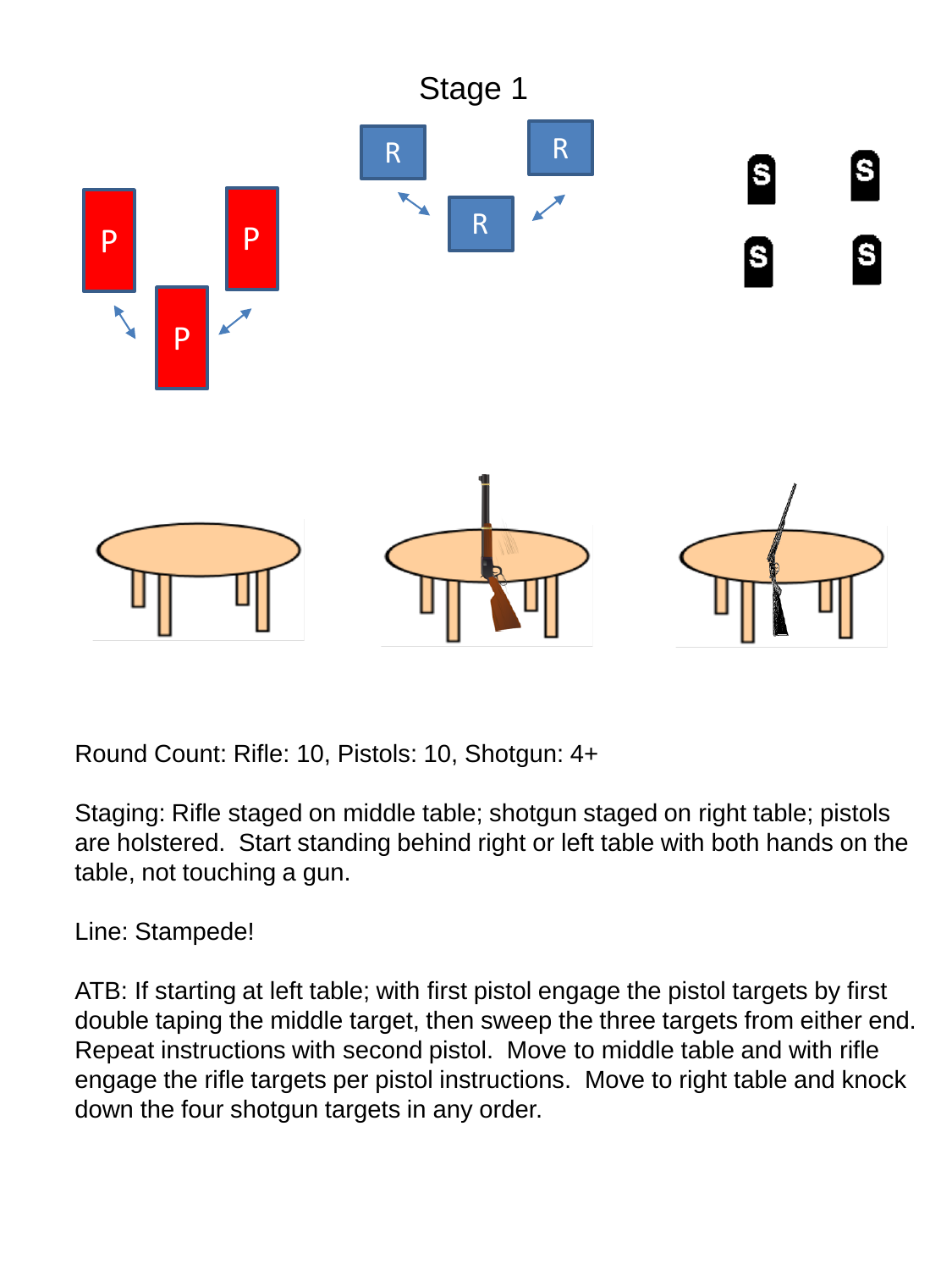

Staging: Rifle staged on middle table; shotgun staged on right table; pistols are holstered. Start standing behind right or left table at SASS default.

Line: Ride'em Cowboy!

ATB: If starting at left table; with pistols engage the pistol targets in a 10 round Nevada sweep, double tapping the middle target. After use; pistols may be returned to table or holstered. Move to middle table and with rifle engage the rifle targets per pistol instructions. Move to right table and knock down the four shotgun targets in any order.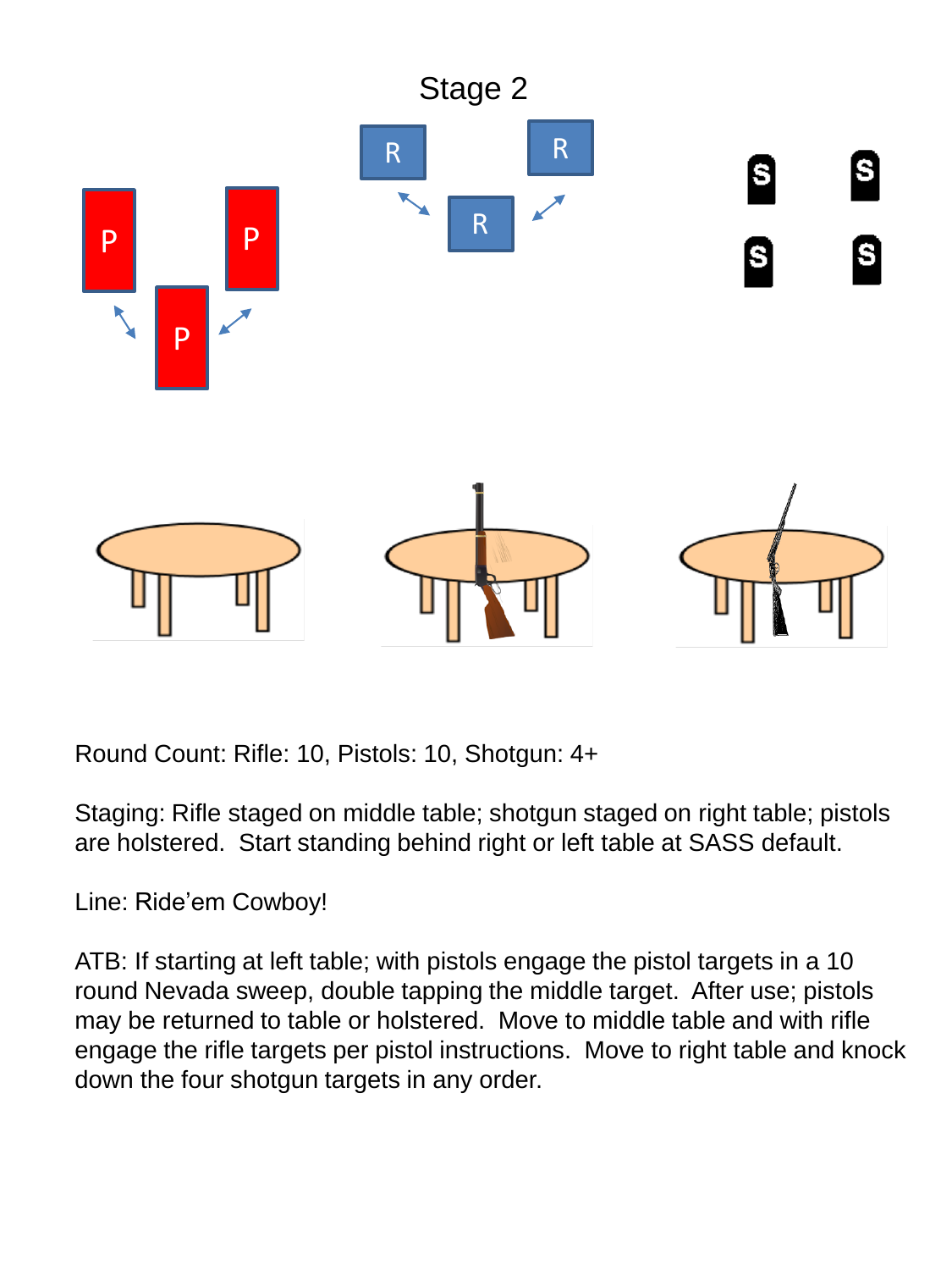

Staging: Rifle in hands, pistols holstered, shotgun staged on table. Start standing behind the table.

Line: Rifle don't fail me now!

ATB: With rifle knock down the eight knock down targets and place 2 rounds on the static target. Only knock down targets left standing or misses on the static target will count as misses. Knock downs made be made up with the shotgun. There is a 5 second bonus if you don't take the shotgun with you. Next with the first pistol, starting on either target, alternate between the two targets for 5 rounds, repeat instructions with second pistol.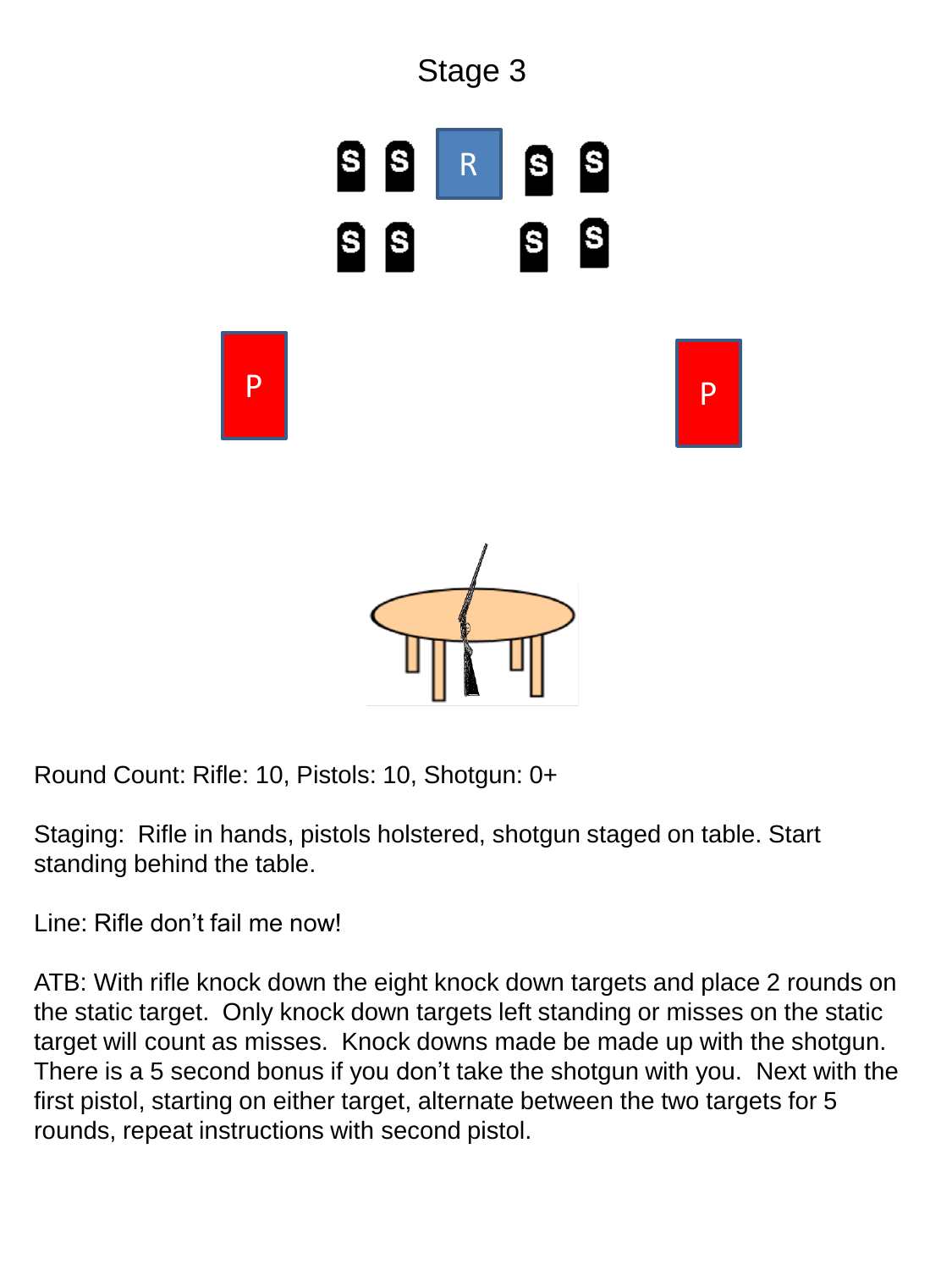

Round Count: Pistols: 10, Shotgun: 8+

Staging: Pistols are staged on the table. Start standing behind the table with shotgun in hands.

Line: Need lots of shotshells!

ATB: With shotgun knock down the eight shotgun targets in any order. You must shoot eight shots. Next with pistols place five rounds on each pistol target.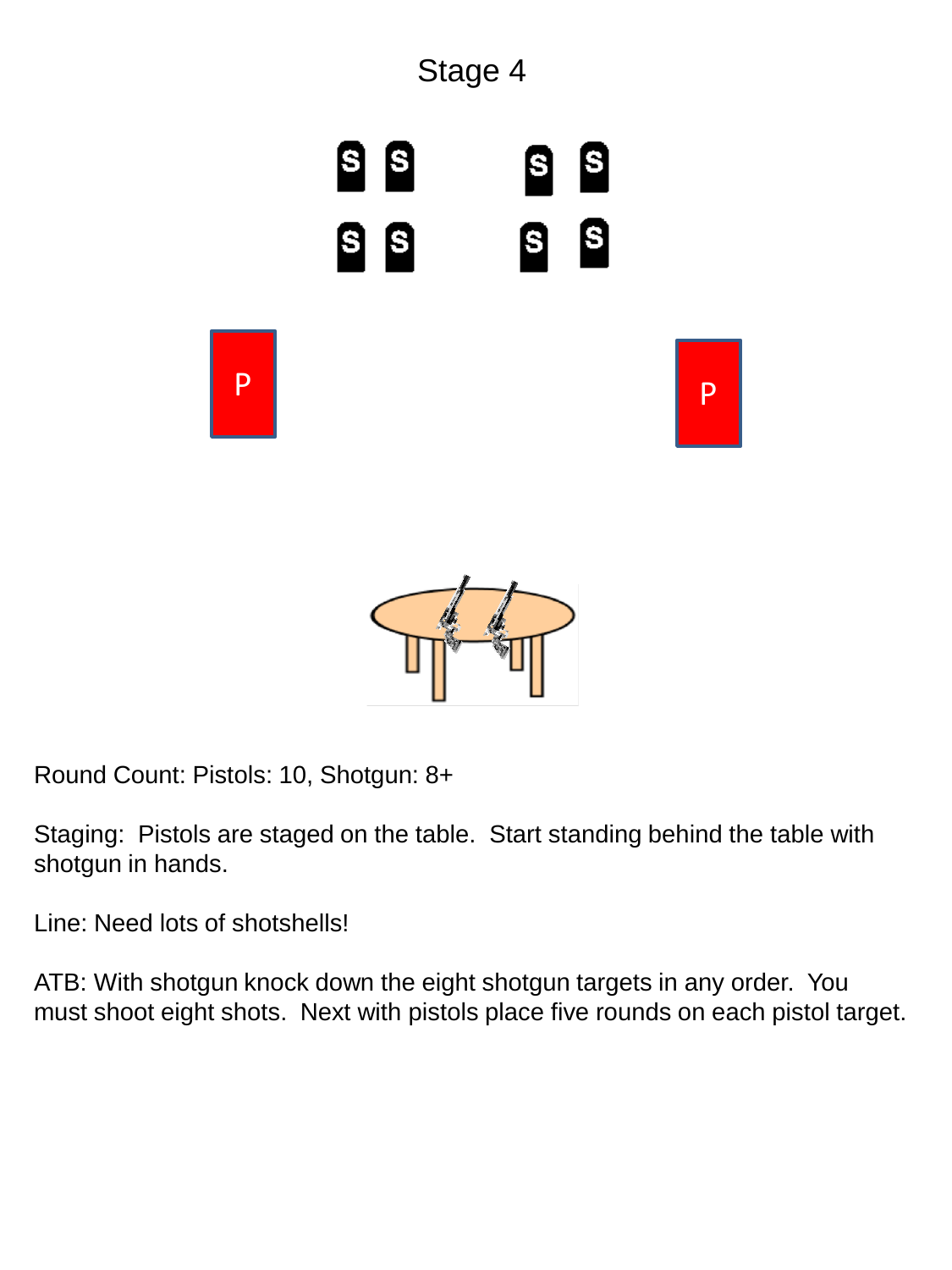

Staging: Pistols are holstered, shotgun staged on left table. Start with rifle in hands, one foot touching the start plate.

Line: Let'er rip!

ATB: Engage rifle/pistol targets in a regressive sweep, i.e. (4 on 1, 3 on 2, 2 on 3, 1 on 4). Move to right table and make rifle safe. With pistols engage the rifle/pistol targets per the rifle instruction. Move to left table and with shotgun knock down the four shotgun targets in any order.